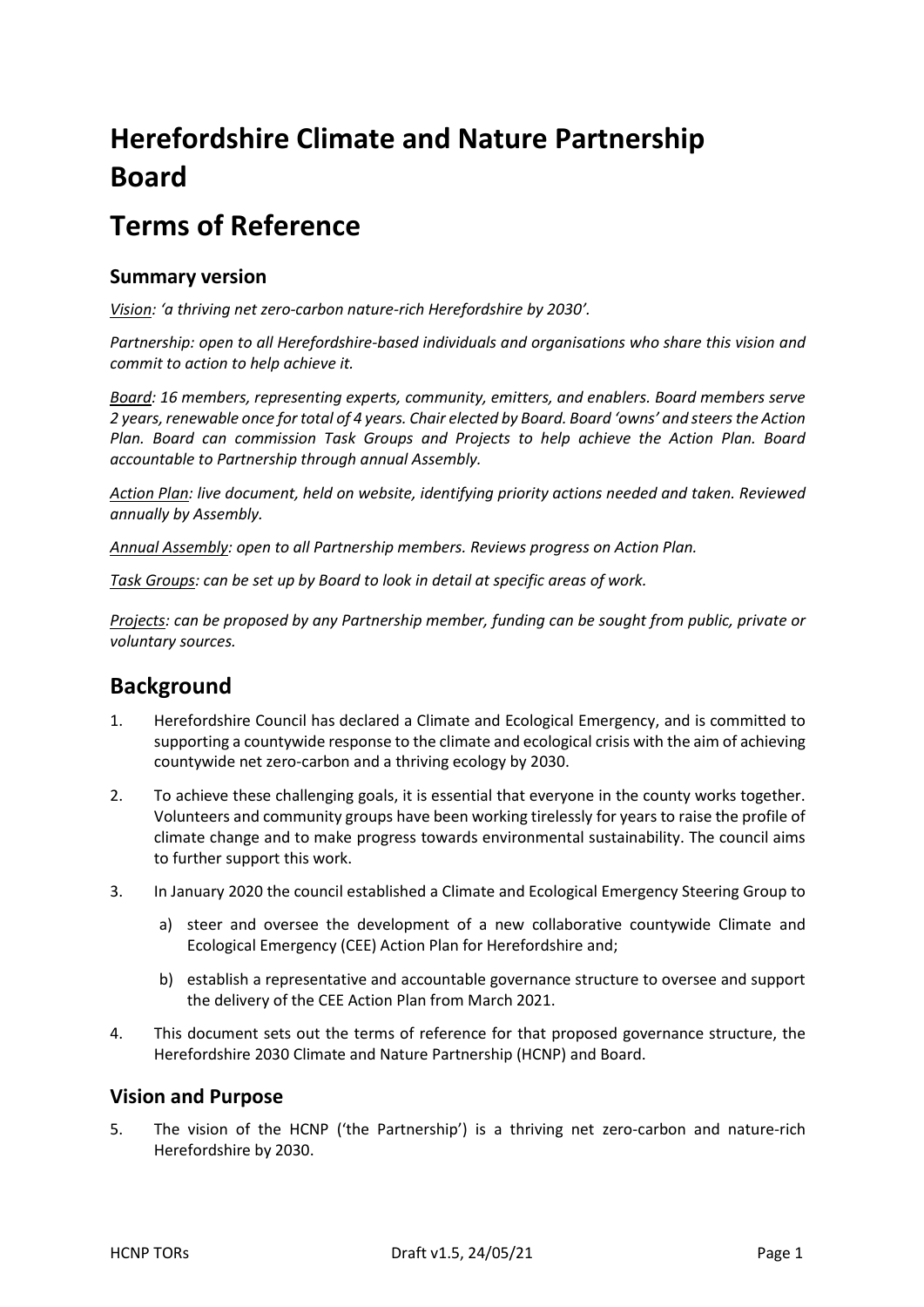6. The purpose of the Partnership is to catalyse and coordinate new action to help achieve this vision, through steering and overseeing the implementation of Herefordshire's Climate and Nature Action Plan ('the Action Plan').

# **The Partnership, the Board and the Action Plan**

- 7. Membership of the Partnership is free and is open to any organisation committed to helping achieve the vision of a thriving net zero-carbon and nature-rich Herefordshire by 2030. Members have the responsibility to establish their own individual or organisational Action Plan, and to report annually to the Partnership on progress. In turn, members have the right to help shape the overall Action Plan, influence Projects, and shape the composition of the Board.
- 8. The role of the Board is to work collaboratively to:
	- c) Mobilise individuals and organisations countywide to sign up to the Partnership and to engage in the Action Plan.
	- d) Commission Projects to support implementation of the Action Plan.
	- e) Monitor progress on the Action Plan, including helping to develop up to date carbon and nature assessments for the county.
	- f) Review and update the Action Plan, by regularly reviewing progress and priorities, and drawing on examples of good practice from Herefordshire and elsewhere.
- 9. Further details on the Board's membership and responsibilities are given below.
- 10. The Action Plan is an evolving document hosted on an accessible and interactive website. It sets out a positive vision for a thriving net zero-carbon and nature-rich Herefordshire. It identifies key challenges and areas for action including transport, waste, energy, buildings, food, land use and agriculture, and sets out priorities for action to address climate and nature impacts in each area.
- 11. Members of the Partnership are expected to use the Action Plan to help them identify ways that they can contribute to the vision of a net zero-carbon and nature-rich Herefordshire.
- 12. Members of the Board are expected to be creative and entrepreneurial in generating the widest possible engagement county-wide with the Action Plan. The Board is also responsible for ensuring that the evolving Action Plan is aligned with other relevant local and national strategies.

## **Constitution & Legal**

13. The Partnership and Board are not legal entities. They do not directly control resources, employ staff, nor are they able to enter into contractual arrangements. They also shall not be regarded as statutory bodies.

## **Budget**

- 14. The Board does not have a dedicated budget as it is not a legal entity.
- 15. The Board may seek to submit funding applications to other sources (public, private or voluntary) as opportunities arise. Any funding applications that are made on behalf of the Partnership will require approval from the Board and also a volunteer partner to act as project sponsor and accountable body.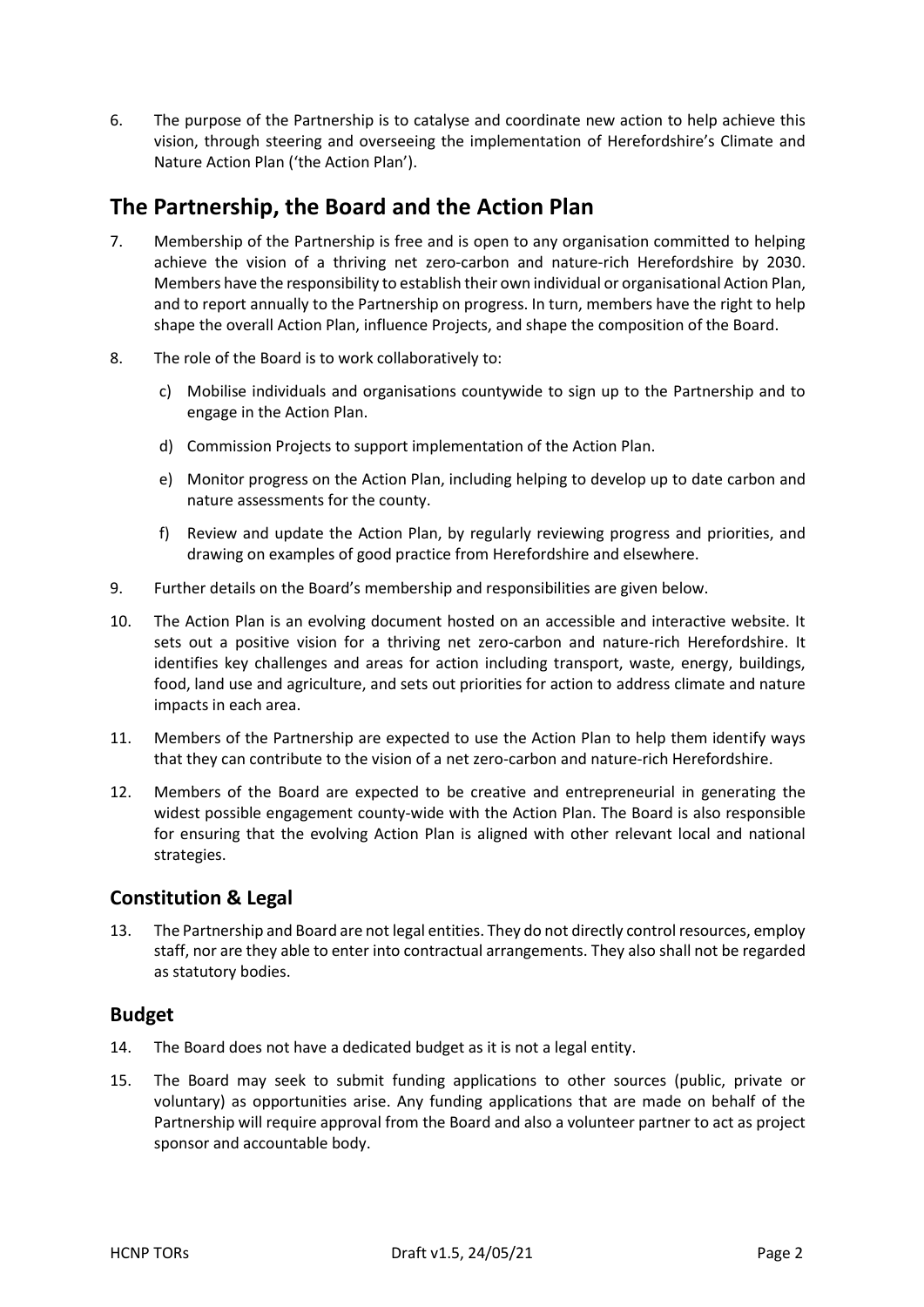## **Links with Herefordshire Council**

- 16. Herefordshire Council will have one seat on the Board, to be held by the relevant Cabinet Member.
- 17. The Board can request council officers to present reports to board meetings. The Board can also advise the Council on what it can do to enable action by others. However the primary focus of the Board will be to mobilise countywide stakeholders to achieve the vision of the Partnership.
- 18. Herefordshire Council will provide the secretariat for the Board.

## **Partnership Membership and Responsibilities**

- 19. Membership of the Partnership is free and is open to any individual or organisation committed to helping achieve the vision of a thriving net zero-carbon and nature-rich Herefordshire by 2030.
- 20. Partnership members will be asked to report annually to the Board on their own progress and contributions towards the Action Plan, and to review their own priorities and targets.
- 21. Partnership Members will be invited to an annual Assembly, convened by the Board, to participate in reviewing and updating the Action Plan overall – see para 56 for more details.
- 22. At that Assembly, Partnership Members can ask questions of the Board, and hold the Board accountable for progress on the Action Plan. If Partnership Members are not satisfied with the pace of progress, they can propose the replacement of one or more members of the Board, through simple majority vote.
- 23. Partnership Members will have the right to propose Projects for consideration by the Board.
- 24. The Board may remove a member from the Partnership if their actions are incompatible with commitment to the vision of the Partnership.
- 25. The Board may establish various categories of membership to acknowledge varying levels of commitment to the vision of Partnership.

# **Board Membership and Responsibilities**

## **Membership**

- 26. The membership of the Board needs to reflect the diversity of the Herefordshire community. It also needs to engage influential actors who are able to lead significant change. Consideration should be given to both the role that a person or organisation plays within Herefordshire, and the individual skills and experience that they can contribute.
- 27. The Board will comprise no more than 16 members at any one point in time.
- 28. The board will comprise representatives of four key types of organisation, seeking to achieve an even split between types, as shown in the table below:

| Major emitters | Private or public sector organisations with a large carbon footprint.       |
|----------------|-----------------------------------------------------------------------------|
| Experts        | Individuals and organisations with specialist nature and climate knowledge. |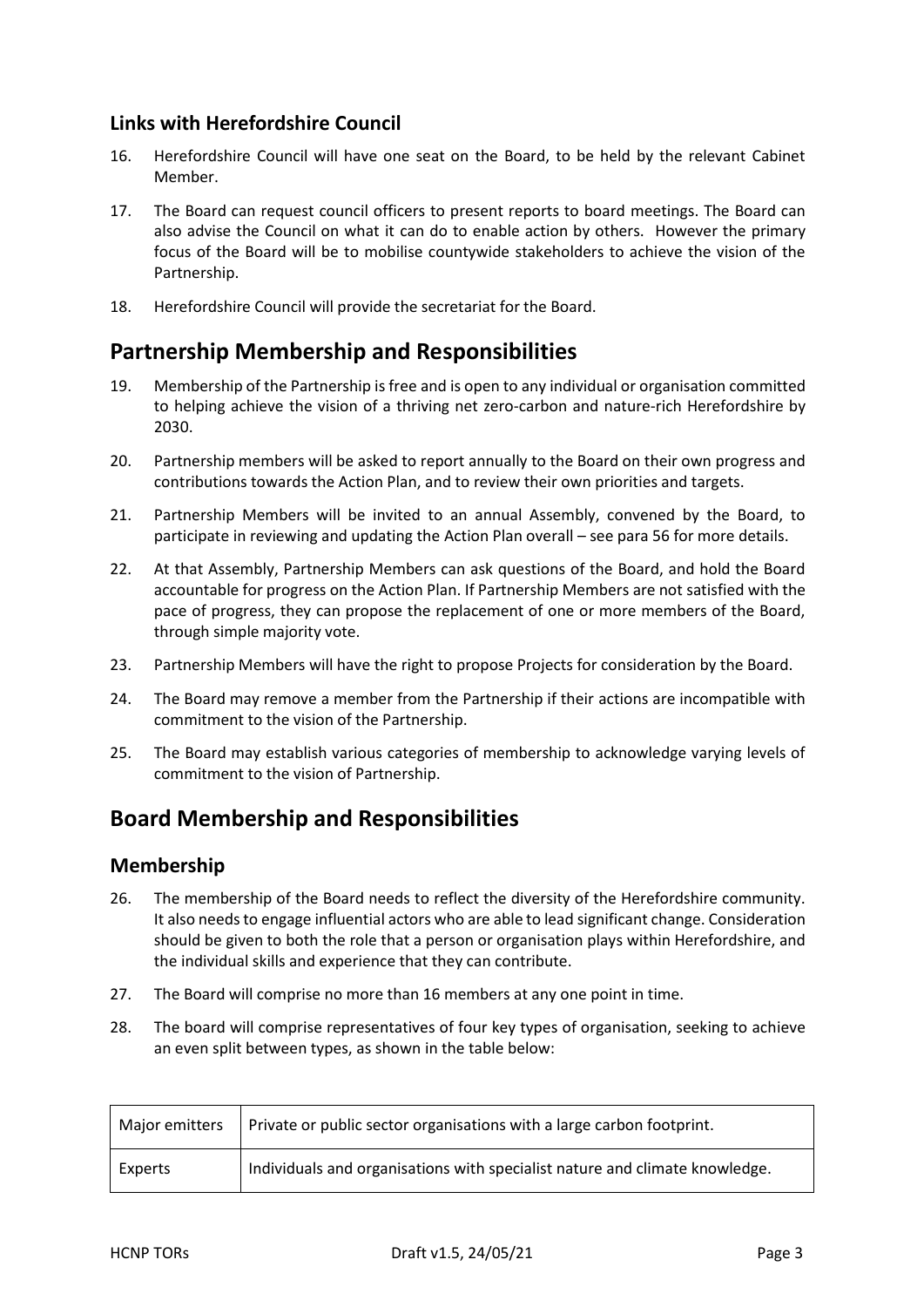| Enablers  | Organisations with capacity to shape the actions of others e.g. through provision<br>of vital infrastructure or services, through a regulatory role, or through an<br>influencing role. NB one of these seats will be reserved for Herefordshire<br>Council. |
|-----------|--------------------------------------------------------------------------------------------------------------------------------------------------------------------------------------------------------------------------------------------------------------|
| Community | Organisations that represent key sections of public opinion and/or key sectors<br>of community action.                                                                                                                                                       |

- <span id="page-3-0"></span>29. Board members should be individuals who:
	- a) can demonstrate a personal commitment to the vision of the Partnership;
	- b) can demonstrate the ability to engage others with the Partnership;
	- c) bring relevant expertise to the Board;
	- d) play a leadership role within their sector/organisation;
	- e) live and/or work within the county.
- 30. Members will be appointed for a term of 2 years, renewable once by the Board, for a maximum of four years in total.
- 31. Prospective Board members will be invited to submit a short application explaining how they fulfil the criteria outlined in para [298](#page-3-0). Initial applications, for establishment of the Board in March 2021, will be assessed by the CEE Steering Group. Subsequent applications, when new vacancies arise, will be assessed by a sub-group established by the Board.
- 32. Board vacancies will be advertised as widely as possible via the Partnership, its website, and other communication channels.
- 33. There will be no remuneration paid to any Board members for the opinion and guidance they provide.

## **Equality, Diversity and Inclusion**

- 34. The Board will have a 50/50 gender split, or as close to this split as practically possible.
- 35. The Board will reserve seats for at least 2 members under the age of 25, with provision for additional support provided by the secretariat to enable them to play a full role.
- 36. The Board will actively promote equality, diversity and inclusion in all its work, including through particularly encouraging the representation of under-represented groups on the Board and in the wider work of the Partnership.

## **Decision-making**

37. Wherever possible, Board decisions should be made by consensus as reached through open debate and discussion. In circumstances where a formal vote is necessary, a majority decision will be required. In the event of a tie, the chair of that meeting will hold a casting vote.

## **Chairperson**

38. The Chair will be elected by the Board members annually. Nominations for the role of Chair, and up to two Vice Chair/s, will be sought from Board Members. Board members can nominate themselves. Should more than one candidate be nominated a vote will take place involving the remaining board members and a secret ballot will be arranged by the secretariat on the basis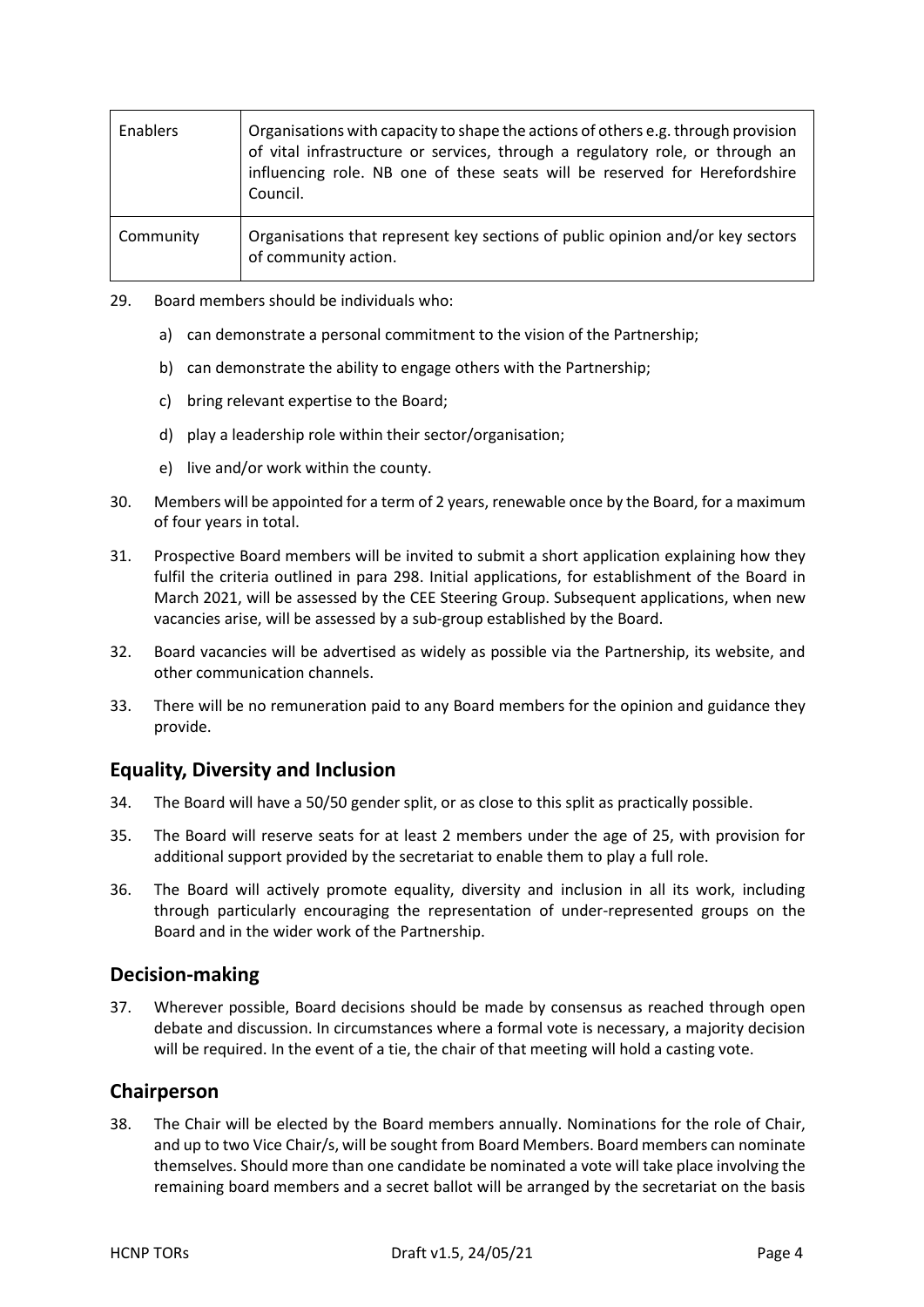of one vote per board member. Responses will be returned to the secretariat who will act as returning officer and decide the process of verification. The nominee receiving the most votes will be elected Chair.

- 39. The Chair's term of office is one year, renewable once by the Board, up to a maximum of two years. The cabinet member for Economy, Environment & Skills will act as chair for the initial meetings until a chair is appointed.
- 40. The Chair has all the same responsibilities as the other Board members and is elected by fellow Board members, working as "the first among equals", i.e. sharing collegiate responsibility equally with other Board members, but taking the additional responsibility of steering the Board openly and fairly through its processes.
- 41. The role of the Chair is to ensure the Board fulfils its core functions as outlined in paragraph 8 above. To do this, the Chair must:
	- a) Take an active role in publicly promoting the Partnership and the Action Plan, and engaging new stakeholders;
	- b) Ensure that the Board is kept fully informed on and engaged with activities and progress relating to the Partnership and the Action Plan;
	- c) Steer the Board openly and fairly through its processes, ensuring that the views of all Board members are heard.
	- d) Ensure any appointments to the Board are managed in a timely, open and transparent manner.

## **Vice Chair/s**

- 42. The Board can elect up to two Vice Chairs. Vice Chairs will be appointed from within the Board Membership. Nominations for any Vice Chair role will be sought from Board Members. Board members can nominate themselves. The Board should have due regard for gender balance and take the opportunity to seek the involvement of younger people. Should there be more candidates nominated than there are positions a vote will take place involving the remaining board members and a secret ballot will be arranged by the secretariat on the basis of one vote per board member. Responses will be returned to the secretariat who will act as returning officer and decide the process of verification. The nominee/s receiving the most votes will be elected Vice Chair/s. In the event of a tie the Chair will have the casting vote.
- 43. The Vice Chair's term of office is one year, renewable once by the Board, up to a maximum of two years.
- 44. The role of the Vice Chair/s is to support the Chair in the exercise of their duties in addition to their normal duties as Board members. They will stand in for the Chair in the event of the Chair's absence, and will be the first point of contact in the event that an urgent Board matter occurs whilst the Chair is not contactable.

## **Meetings**

- 45. The Board will meet regularly: quarterly as a minimum, and more frequently by mutual agreement.
- 46. All meetings will be fully accessible and any reasonable adjustments considered when requested in order to enable full participation.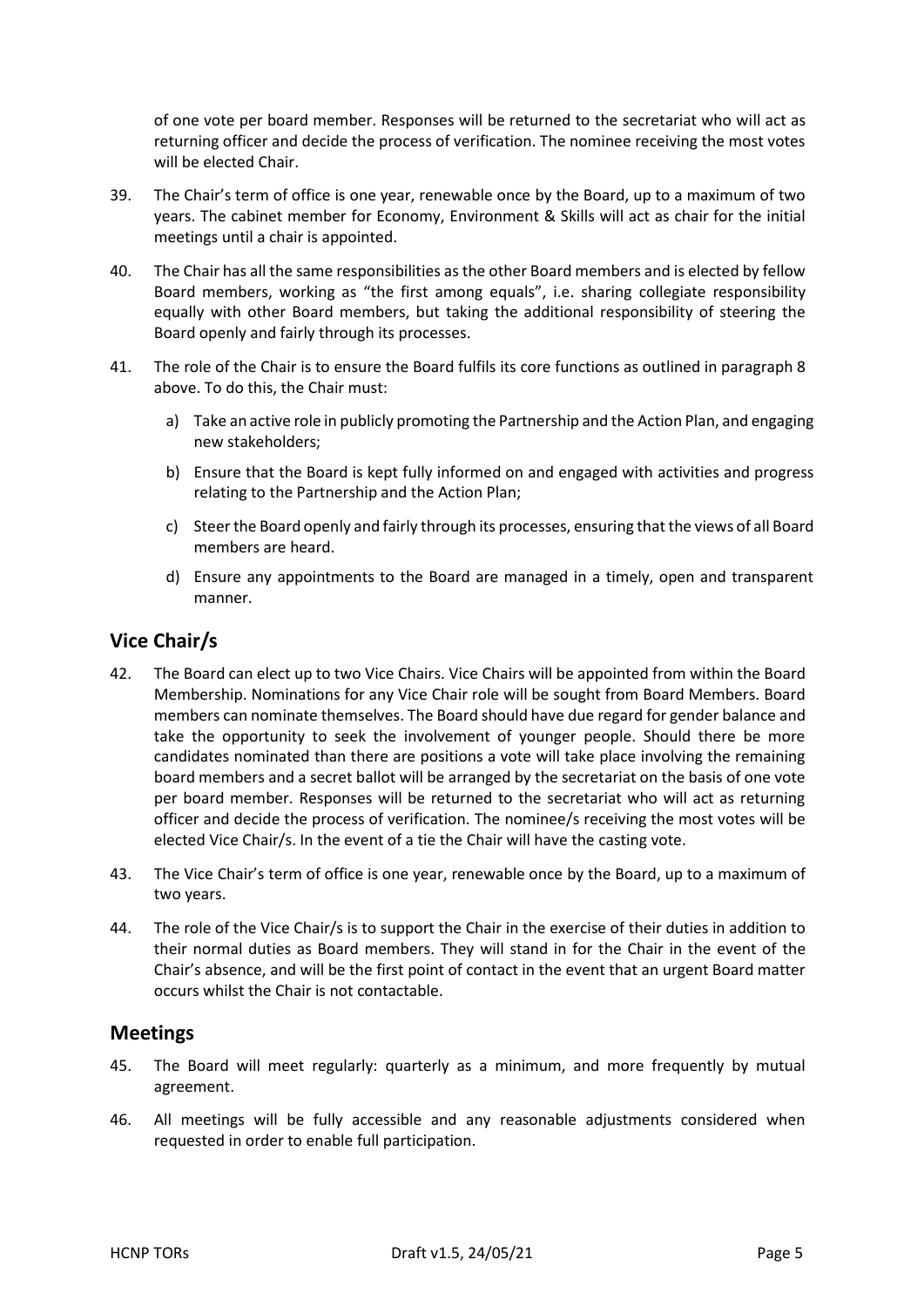- 47. Responsibility for setting the agenda will sit with the Board Chair. Wherever possible the meeting agenda and papers will be circulated by the secretariat at least five working days before the board meeting, and will simultaneously be published on the Partnership's website.
- 48. Meeting minutes will be published on the Partnership's website once approved by the subsequent meeting. Draft minutes may be published earlier at the discretion of the Chair.
- 49. The Board may invite observers and/or expert contributors to attend and/or speak at meetings, under the guidance of the Chair.
- 50. Quorum for a board meeting will be a minimum of 50% of the Board membership at the time of the Board meeting, plus the Chair or a Vice Chair.

#### **Secretariat**

51. Herefordshire Council will provide the secretariat for the Board, including circulating agendas, preparing papers, and taking minutes, in consultation with the Chair of the Board. The Board is free to decide to source external secretariat support, but would need to finance this.

#### **Task Groups**

- 52. The Board will coordinate with and, wherever possible, work in partnership with existing networks to minimise potential duplication.
- 53. The Board can create or disband Task Groups to take on specific tasks as and when required. The Board will determine the role and required representation of any Task Group. Each such Group should have a nominated Chair who should regularly report to the Board, including for each quarterly meeting. These Groups may involve Partnership members and/or others as appropriate.

## **Annual Assembly**

- 54. The Board will convene an Annual Assembly of all Partnership members at which it will:
	- a) Report on progress with mobilising individuals and organisations to sign up to the Partnership and to engage in the Action Plan.
	- b) Report on progress of any projects commissioned to support implementation of the Action Plan.
	- c) Report on activities and progress towards the goals of the Action Plan.
	- d) Review and update the Action Plan.
	- e) Answer questions from Partnership Members.

#### **Projects**

- 55. Any member of the Partnership has the right to propose one or more Projects to help achieve the vision of the Partnership. Project proposals can be submitted at any time and must be considered by the Board at the next available meeting. The Board can choose to approve, reject, or request amendments to a project proposal.
- 56. All project proposals that are to be funded from other sources must be supported by a majority of the Board, and must identify a suitable accountable body.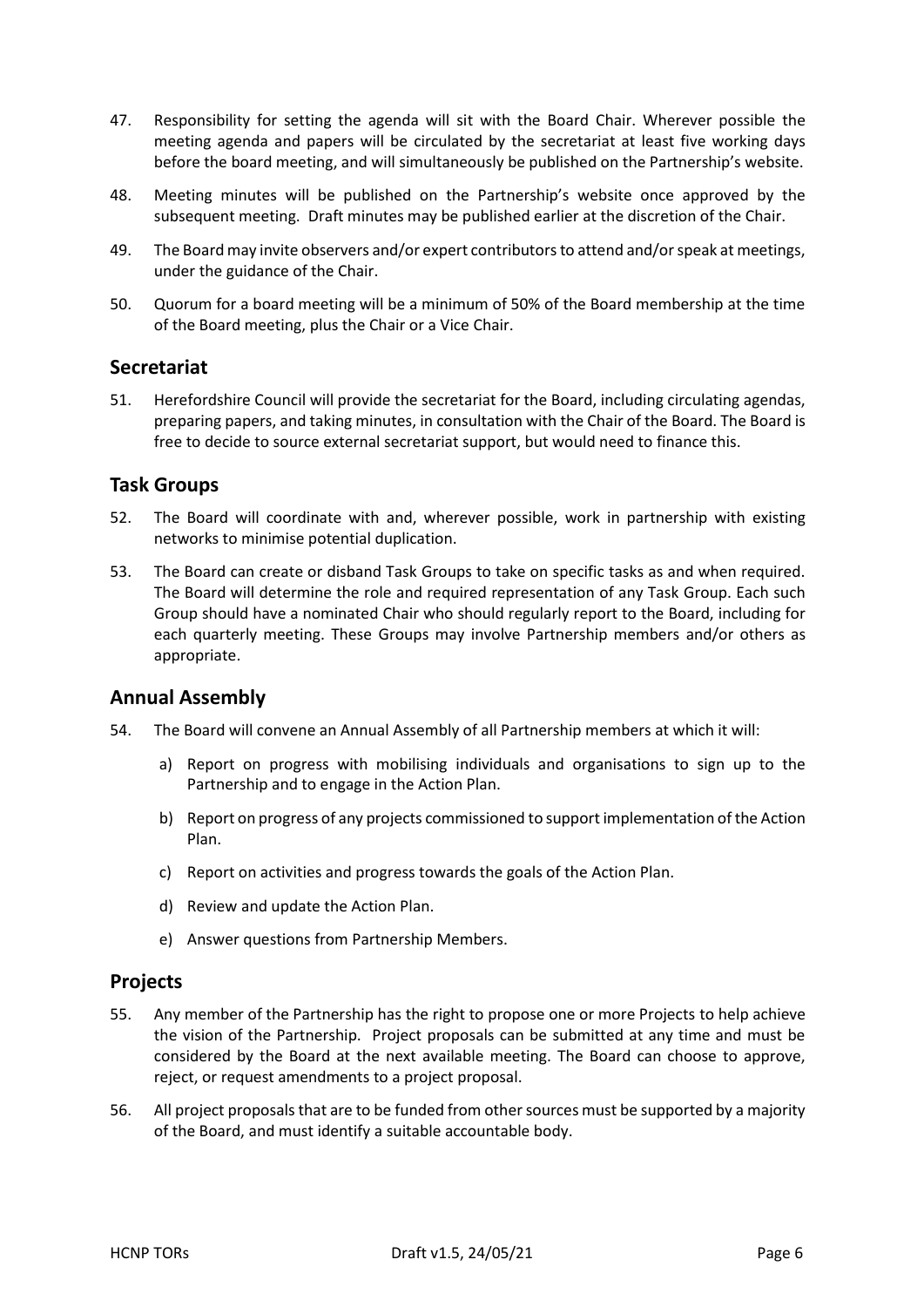## **Relationships**

57. The diagram below illustrates the relationship between the various elements of the Partnership.



## **Code of Conduct**

58. All members and officers of the Board will sign their agreement to the Councils Code of Conduct to make explicit their commitment to the highest standards of conduct in dealing with the business of the Board.

## **Conduct of board business**

- 59. All business of the Board will be conducted in accordance with The Seven Principles of Public Life as defined by the Committee for Standards in Public Life. They are:
	- a) Selflessness: Holders of public office should act solely in terms of the public interest.
	- b) Integrity: Holders of public office must avoid placing themselves under any obligation to people or organisations that might try inappropriately to influence them in their work. They should not act or take decisions in order to gain financial or other material benefits for themselves, their family, or their friends. They must declare and resolve any interests and relationships.
	- c) Objectivity: Holders of public office must act and take decisions impartially, fairly and on merit, using the best evidence and without discrimination or bias.
	- d) Accountability: Holders of public office are accountable to the public for their decisions and actions and must submit themselves the scrutiny necessary to ensure this.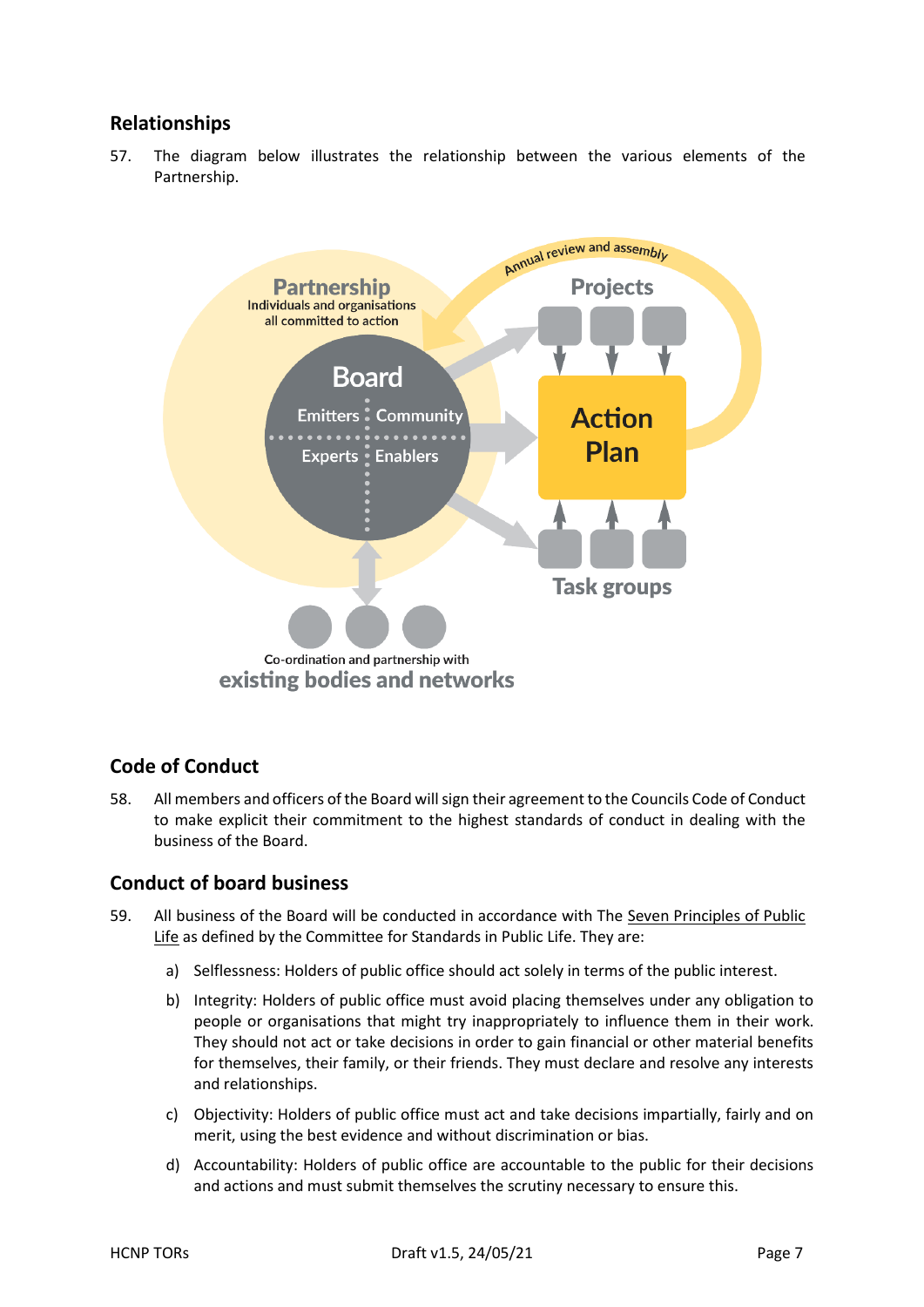- e) Openness: Holders of public office should act and take decisions in an open and transparent manner. Information should not be withheld from the public unless there are clear and lawful reasons for doing so.
- f) Honesty: Holders of public office should be truthful.
- g) Leadership: Holders of public office should exhibit these principles in their own behaviour. They should actively promote and robustly support the principles and be willing to challenge poor behaviour wherever it occurs.

## **Conduct of Board members**

- 60. Members commit to:
	- a) Support the vision and purpose of the Partnership.
	- b) Contribute their individual knowledge and expertise towards the Action Plan and the work of the Board and Partnership.
	- c) Work co-operatively with other Board Members, the secretariat, and council officers in the best interests of the Board.
	- d) Actively support equality, diversity and inclusion in the work of the Board.
	- e) Act honestly, diligently and in good faith, noting that to do so may require taking professional advice.
	- f) Follow Herefordshire Council's policy on accepting offers of money, gifts or hospitality.
	- g) Follow Herefordshire Council's policy on register and declaration of interests.
	- h) Avoid putting themselves in a position where there is a conflict (actual or potential) between their personal interests and those of the Board.
	- i) Base their views on matters before the Board on an honest assessment of the available facts and representative engagement results, unbiased by partisan or representative views.
	- j) Support Board decisions in public, while acknowledging that differences of opinion may arise in discussion.
	- k) Refrain from making statements or expressing opinions on behalf of the Board, unless specifically authorised to do so.
	- l) Respect the confidentiality of items of business which the Board decides should remain confidential.
	- m) Honour the obligation on all members not to reveal to third parties the views expressed at meetings.
	- n) Give priority, as far as practicable, to attendance at Board meetings and its committees or groups.

## **Conflicts of Interest**

- 61. Herefordshire Council code of conduct for interests will apply and advice will be given on the interests individuals must declare, and will outline the process that Board members must follow for registering and declaring interests and explain the process for requesting an exemption. Board members should then complete a declaration of interests which will then be held by Herefordshire Council and published on the website.
- 62. All Board Members should take personal responsibility for declaring their interests before any decision is considered. A record will be kept of action taken in response to any declared interest